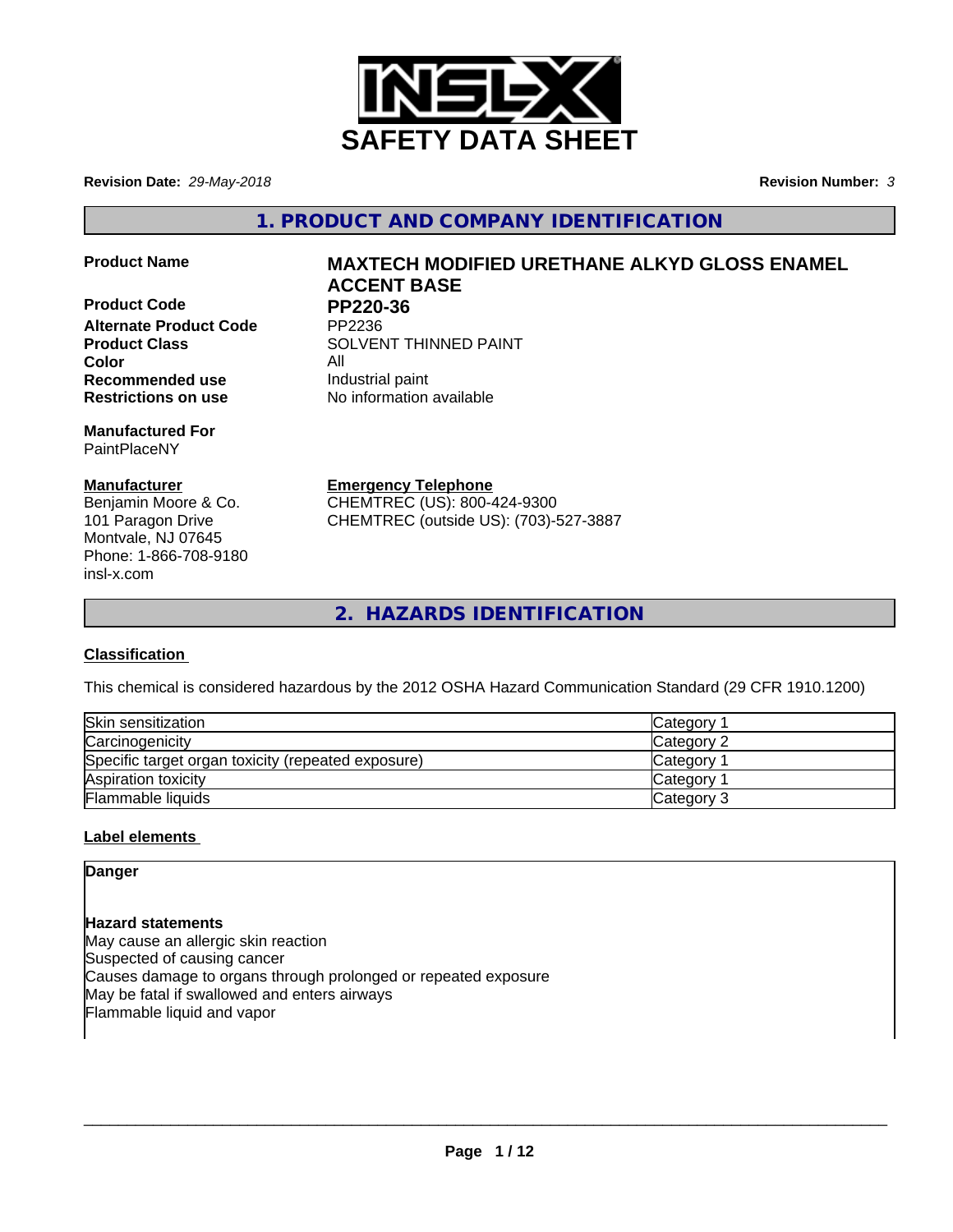### \_\_\_\_\_\_\_\_\_\_\_\_\_\_\_\_\_\_\_\_\_\_\_\_\_\_\_\_\_\_\_\_\_\_\_\_\_\_\_\_\_\_\_\_\_\_\_\_\_\_\_\_\_\_\_\_\_\_\_\_\_\_\_\_\_\_\_\_\_\_\_\_\_\_\_\_\_\_\_\_\_\_\_\_\_\_\_\_\_\_\_\_\_ PP220-36 - **MAXTECH MODIFIED URETHANE ALKYD GLOSS ENAMEL ACCENT BASE**



**Appearance** liquid

**Odor** solvent

## **Precautionary Statements - Prevention**

Obtain special instructions before use Do not handle until all safety precautions have been read and understood Use personal protective equipment as required Contaminated work clothing should not be allowed out of the workplace Wear protective gloves Do not breathe dust/fume/gas/mist/vapors/spray Wash face, hands and any exposed skin thoroughly after handling Do not eat, drink or smoke when using this product Keep away from heat, hot surfaces, sparks, open flames and other ignition sources. No smoking Keep container tightly closed Ground/bond container and receiving equipment Use explosion-proof electrical/ventilating/lighting/equipment Use only non-sparking tools Take precautionary measures against static discharge

## **Precautionary Statements - Response**

IF exposed or concerned: Get medical advice/attention **Skin** If skin irritation or rash occurs: Get medical advice/attention Wash contaminated clothing before reuse IF ON SKIN (or hair): Remove/Take off immediately all contaminated clothing. Rinse skin with water/shower **Ingestion** IF SWALLOWED: Immediately call a POISON CENTER or doctor/physician Do NOT induce vomiting **Fire** In case of fire: Use CO2, dry chemical, or foam for extinction

## **Precautionary Statements - Storage**

Store locked up Store in a well-ventilated place. Keep cool

#### **Precautionary Statements - Disposal**

Dispose of contents/container to an approved waste disposal plant

#### **Hazards not otherwise classified (HNOC)**

Rags, steel wool or waste soaked with this product may spontaneously catch fire if improperly discarded

#### **Other information**

No information available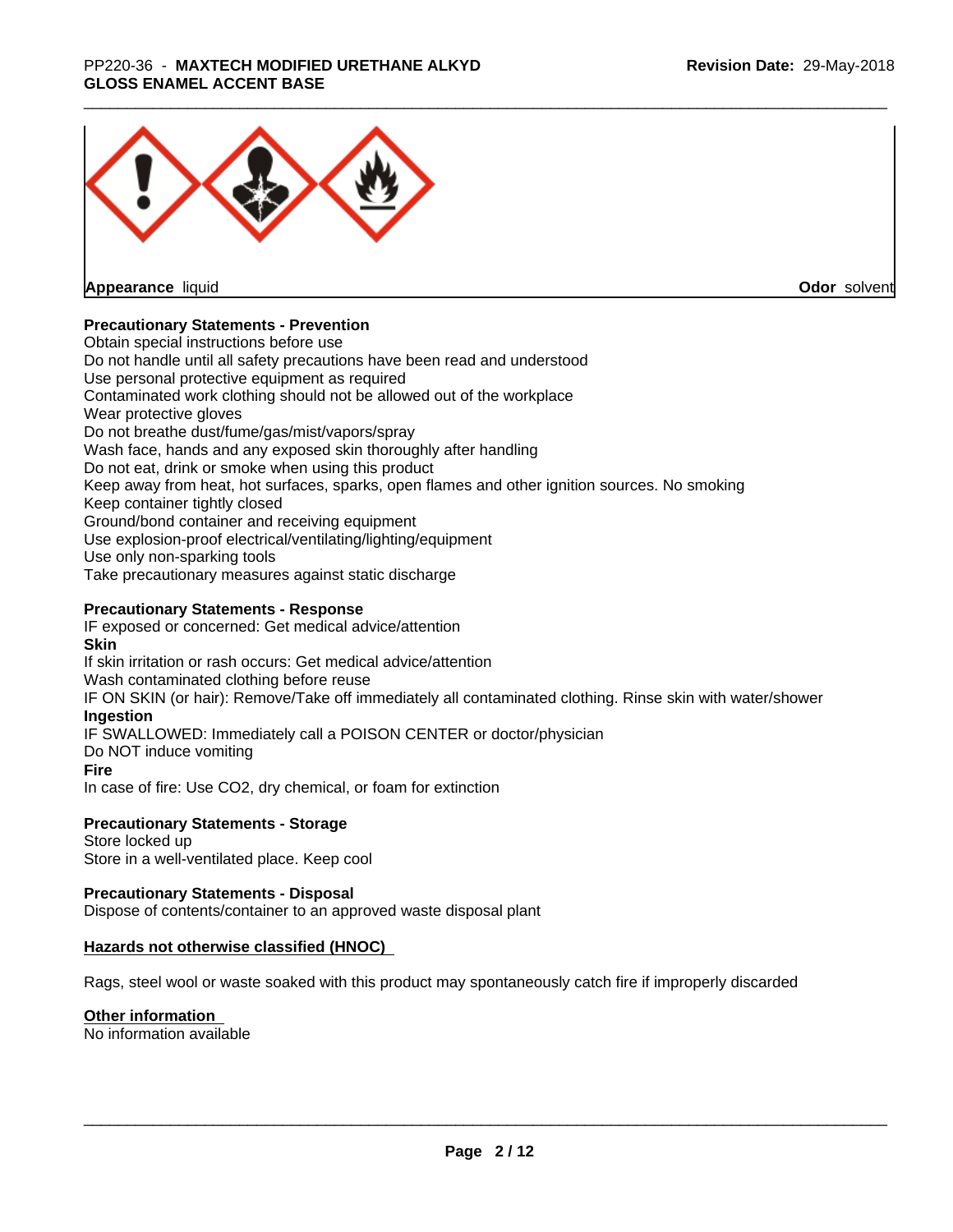# **3. COMPOSITION/INFORMATION ON INGREDIENTS**

| <b>Chemical name</b>                       | CAS No.        | Weight-% |
|--------------------------------------------|----------------|----------|
| Stoddard solvent                           | 8052-41-3      | 30       |
| Limestone                                  | 1317-65-3      | 15       |
| Kaolin                                     | 1332-58-7      | 10       |
| Solvent naphtha, petroleum, light aromatic | 64742-95-6     |          |
| 1,2,4-Trimethylbenzene                     | $95 - 63 - 6$  |          |
| Cobalt bis(2-ethylhexanoate)               | 136-52-7       | 0.5      |
| Ethyl benzene                              | $100 - 41 - 4$ | 0.5      |
| Methyl ethyl ketoxime                      | 96-29-7        | 0.5      |
| Titanium dioxide                           | 13463-67-7     | 0.5      |

|                                                  | 4. FIRST AID MEASURES                                                                                                                                                                                                               |
|--------------------------------------------------|-------------------------------------------------------------------------------------------------------------------------------------------------------------------------------------------------------------------------------------|
| <b>General Advice</b>                            | If symptoms persist, call a physician. Show this safety data sheet to the doctor in<br>attendance.                                                                                                                                  |
| <b>Eye Contact</b>                               | Immediately flush with plenty of water. After initial flushing, remove any contact<br>lenses and continue flushing for at least 15 minutes. Keep eye wide open while<br>rinsing. If symptoms persist, call a physician.             |
| <b>Skin Contact</b>                              | Wash off immediately with soap and plenty of water while removing all<br>contaminated clothes and shoes. If skin irritation persists, call a physician. Wash<br>clothing before reuse. Destroy contaminated articles such as shoes. |
| <b>Inhalation</b>                                | Move to fresh air. If symptoms persist, call a physician.<br>If not breathing, give artificial respiration. Call a physician immediately.                                                                                           |
| Ingestion                                        | Clean mouth with water and afterwards drink plenty of water. Do not induce<br>vomiting without medical advice. Never give anything by mouth to an unconscious<br>person. Consult a physician.                                       |
| <b>Protection Of First-Aiders</b>                | Use personal protective equipment.                                                                                                                                                                                                  |
| <b>Most Important</b><br><b>Symptoms/Effects</b> | May cause allergic skin reaction.                                                                                                                                                                                                   |
| <b>Notes To Physician</b>                        | Treat symptomatically.                                                                                                                                                                                                              |
|                                                  |                                                                                                                                                                                                                                     |

# **5. FIRE-FIGHTING MEASURES**

| <b>Suitable Extinguishing Media</b>                                    | Foam, dry powder or water. Use extinguishing measures<br>that are appropriate to local circumstances and the<br>surrounding environment.     |
|------------------------------------------------------------------------|----------------------------------------------------------------------------------------------------------------------------------------------|
| <b>Protective Equipment And Precautions For</b><br><b>Firefighters</b> | As in any fire, wear self-contained breathing apparatus<br>pressure-demand, MSHA/NIOSH (approved or equivalent)<br>and full protective gear. |
| <b>Specific Hazards Arising From The Chemical</b>                      | Combustible material. Closed containers may rupture if<br>exposed to fire or extreme heat. Keep product and empty                            |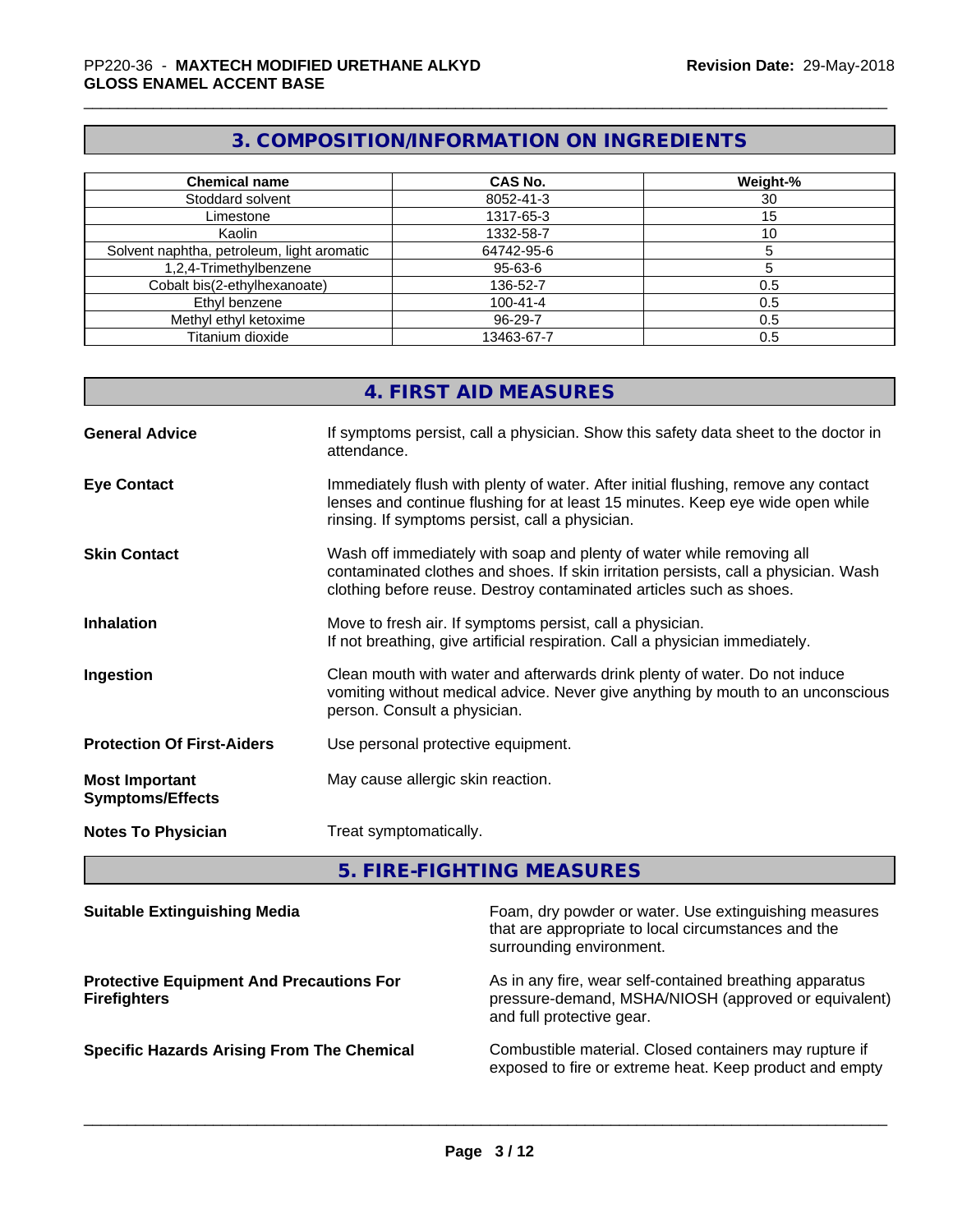|                                                                                  | container away from heat and sources of ignition. Thermal<br>decomposition can lead to release of irritating gases and<br>vapors. |
|----------------------------------------------------------------------------------|-----------------------------------------------------------------------------------------------------------------------------------|
| <b>Sensitivity To Mechanical Impact</b>                                          | No                                                                                                                                |
| <b>Sensitivity To Static Discharge</b>                                           | Yes                                                                                                                               |
| <b>Flash Point Data</b><br>Flash Point (°F)<br>Flash Point (°C)<br><b>Method</b> | 104<br>40<br><b>PMCC</b>                                                                                                          |
| <b>Flammability Limits In Air</b>                                                |                                                                                                                                   |
| Lower flammability limit:<br><b>Upper flammability limit:</b>                    | Not available<br>Not available                                                                                                    |
| <b>NFPA</b><br>Health: 1<br><b>Flammability: 2</b>                               | <b>Instability: 0</b><br><b>Special: Not Applicable</b>                                                                           |
| <b>NFPA Legend</b><br>0 - Not Hazardous                                          |                                                                                                                                   |

- 1 Slightly
- 2 Moderate
- 3 High
- 4 Severe

*The ratings assigned are only suggested ratings, the contractor/employer has ultimate responsibilities for NFPA ratings where this system is used.*

*Additional information regarding the NFPA rating system is available from the National Fire Protection Agency (NFPA) at www.nfpa.org.*

## **6. ACCIDENTAL RELEASE MEASURES**

| <b>Personal Precautions</b>      | Use personal protective equipment. Remove all sources of ignition.                                                                                                                                                                                                                                                                                                                            |  |  |
|----------------------------------|-----------------------------------------------------------------------------------------------------------------------------------------------------------------------------------------------------------------------------------------------------------------------------------------------------------------------------------------------------------------------------------------------|--|--|
| <b>Other Information</b>         | Prevent further leakage or spillage if safe to do so. Do not allow material to<br>contaminate ground water system. Prevent product from entering drains. Do not<br>flush into surface water or sanitary sewer system. Local authorities should be<br>advised if significant spillages cannot be contained.                                                                                    |  |  |
| <b>Environmental precautions</b> | See Section 12 for additional Ecological Information.                                                                                                                                                                                                                                                                                                                                         |  |  |
| <b>Methods for Cleaning Up</b>   | Dam up. Soak up with inert absorbent material. Pick up and transfer to properly<br>labeled containers. Clean contaminated surface thoroughly.                                                                                                                                                                                                                                                 |  |  |
|                                  | 7. HANDLING AND STORAGE                                                                                                                                                                                                                                                                                                                                                                       |  |  |
| <b>Handling</b>                  | Use only in area provided with appropriate exhaust ventilation. Do not breathe<br>vapors or spray mist. Wear personal protective equipment. Take precautionary<br>measures against static discharges. To avoid ignition of vapors by static electricity<br>discharge, all metal parts of the equipment must be grounded. Keep away from<br>open flames, hot surfaces and sources of ignition. |  |  |

**Storage** Keep containers tightly closed in a dry, cool and well-ventilated place. Keep away

**Page 4 / 12**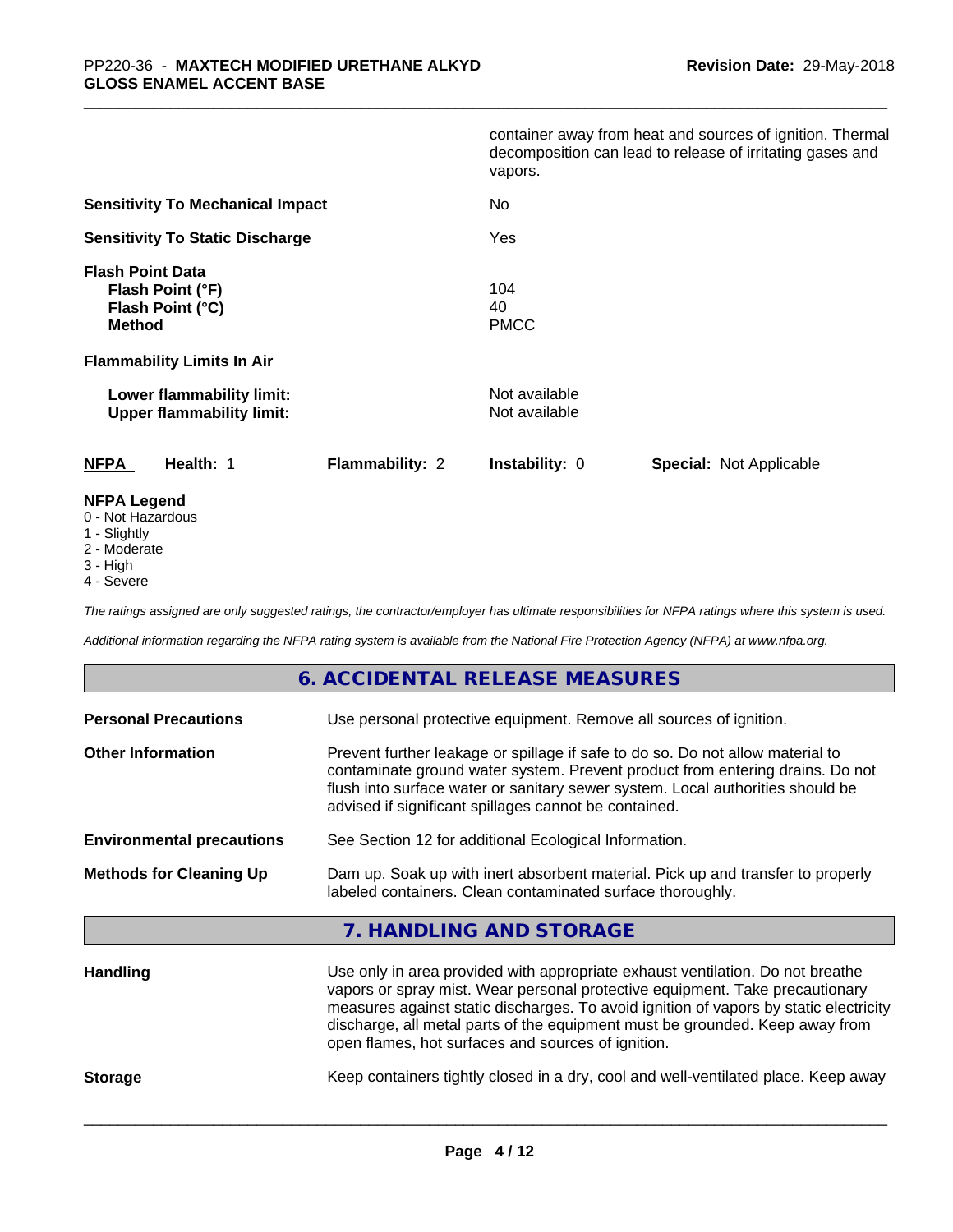from heat. Keep away from open flames, hot surfaces and sources of ignition. Keep in properly labeled containers. Keep out of the reach of children.

 **DANGER** - Rags, steel wool or waste soaked with this product may spontaneously catch fire if improperly discarded. Immediately after use, place rags, steel wool or waste in a sealed water-filled metal container.

**Incompatible Materials Incompatible with strong acids and bases and strong oxidizing agents.** 

## **8. EXPOSURE CONTROLS / PERSONAL PROTECTION**

#### **Exposure Limits**

| <b>Chemical name</b> | <b>ACGIH TLV</b>          | <b>OSHA PEL</b>              |
|----------------------|---------------------------|------------------------------|
| Stoddard solvent     | 100 ppm $-$ TWA           | 500 ppm - TWA                |
|                      |                           | 2900 mg/m <sup>3</sup> - TWA |
| Limestone            | N/E                       | 15 mg/m $3$ - TWA            |
|                      |                           | $5 \text{ mg/m}^3$ - TWA     |
| Kaolin               | 2 mg/m <sup>3</sup> - TWA | 15 mg/m $3$ - TWA            |
|                      |                           | $5 \text{ mg/m}^3$ - TWA     |
| Ethyl benzene        | 20 ppm - TWA              | 100 ppm - TWA                |
|                      |                           | 435 mg/m $3$ - TWA           |
| Titanium dioxide     | 10 mg/m $3$ - TWA         | 15 mg/m <sup>3</sup> - TWA   |

#### **Legend**

ACGIH - American Conference of Governmental Industrial Hygienists Exposure Limits OSHA - Occupational Safety & Health Administration Exposure Limits N/E - Not Established

**Engineering Measures** Ensure adequate ventilation, especially in confined areas.

#### **Personal Protective Equipment**

| <b>Eye/Face Protection</b><br><b>Skin Protection</b><br><b>Respiratory Protection</b> | Safety glasses with side-shields.<br>Long sleeved clothing. Protective gloves.<br>In operations where exposure limits are exceeded, use a NIOSH approved<br>respirator that has been selected by a technically qualified person for the specific<br>work conditions. When spraying the product or applying in confined areas, wear a<br>NIOSH approved respirator specified for paint spray or organic vapors. |
|---------------------------------------------------------------------------------------|----------------------------------------------------------------------------------------------------------------------------------------------------------------------------------------------------------------------------------------------------------------------------------------------------------------------------------------------------------------------------------------------------------------|
| <b>Hygiene Measures</b>                                                               | Avoid contact with skin, eyes and clothing. Remove and wash contaminated<br>clothing before re-use. Wash thoroughly after handling. When using do not eat,<br>drink or smoke.                                                                                                                                                                                                                                  |

## **9. PHYSICAL AND CHEMICAL PROPERTIES**

- **Appearance** liquid **Density (lbs/gal)** 8.70 - 8.80<br> **Specific Gravity** 8.70 - 8.80 **Specific Gravity**
- **Odor** solvent **Odor Threshold No information available No information available pH pH**  $\blacksquare$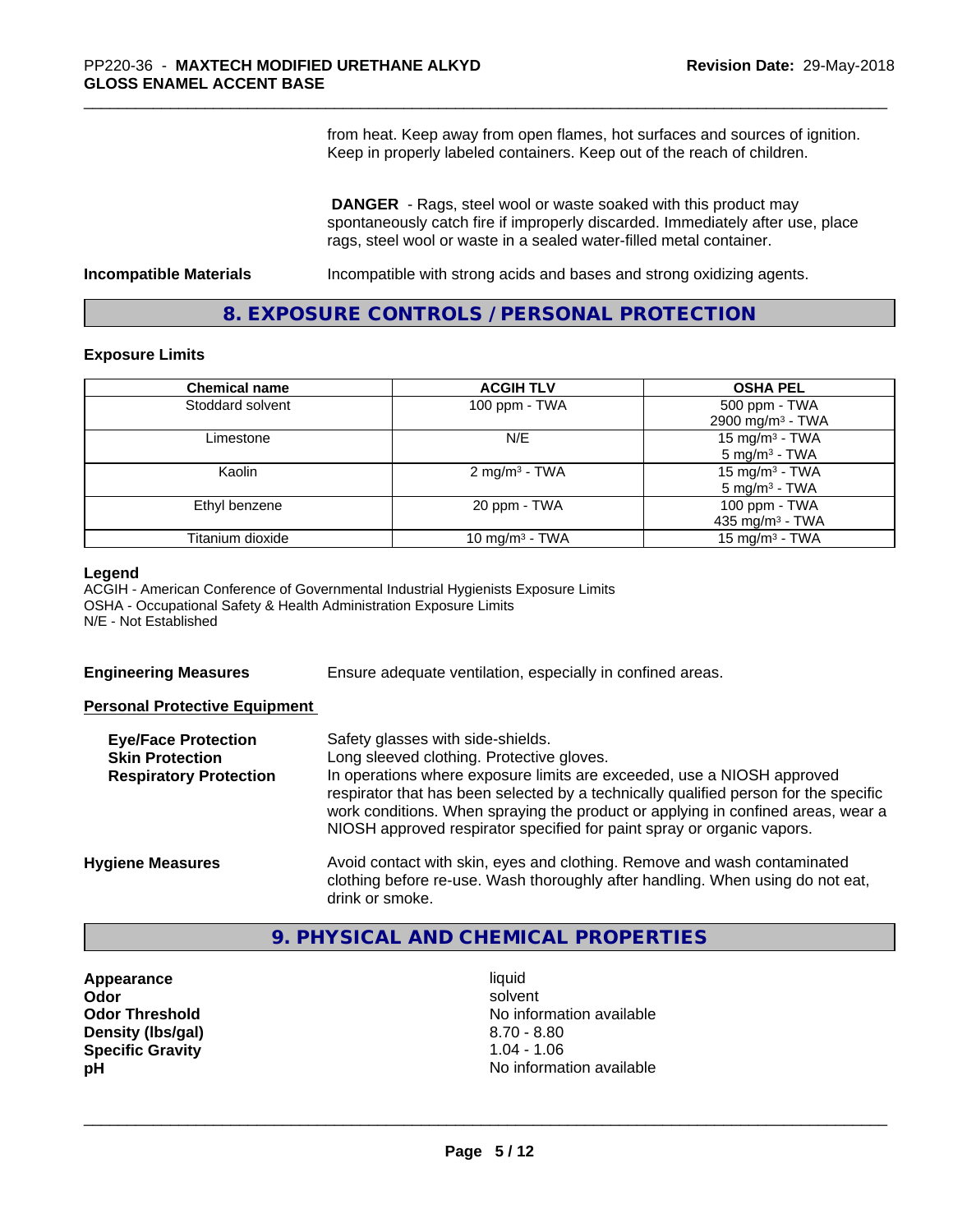**Viscosity (cps)** <br> **Viscosity (cps)** <br> **Solubility(ies)** <br> **Solubility(ies)** <br> **No** information available **Solubility(ies)**<br> **No information available**<br> **Water solubility**<br> **Water solubility Evaporation Rate No information available No information available Vapor pressure @20 °C (kPa)** No information available **Vapor density Vapor** density **Wt. % Solids** 65 - 75 **Vol. % Solids** 50 - 60 Wt. % Volatiles **Vol. % Volatiles** 40 - 50 **VOC Regulatory Limit (g/L)** <340 **Boiling Point (°F)** 279 **Boiling Point (°C)** 137<br> **Freezing Point (°F)** No i **Freezing Point (°C)** No information available **Flash Point (°F)** 104<br> **Flash Point (°C)** 104<br>
104 **Flash Point (°C) Method** PMCC **Flammability (solid, gas)** Not applicable **Upper flammability limit:** No information available **Lower flammability limit:**  $\qquad \qquad \qquad$  No information available **Autoignition Temperature (°F)** No information available **Autoignition Temperature (°C)** No information available **Decomposition Temperature (°F)** No information available **Decomposition Temperature (°C)**<br> **Partition coefficient**<br> **Partition coefficient**<br> **No** information available

**No information available No information available No information available** 

## **10. STABILITY AND REACTIVITY**

| <b>Reactivity</b>                       | Not Applicable                                                                           |
|-----------------------------------------|------------------------------------------------------------------------------------------|
| <b>Chemical Stability</b>               | Stable under normal conditions. Hazardous polymerisation<br>does not occur.              |
| <b>Conditions to avoid</b>              | Keep away from open flames, hot surfaces, static<br>electricity and sources of ignition. |
| <b>Incompatible Materials</b>           | Incompatible with strong acids and bases and strong<br>oxidizing agents.                 |
| <b>Hazardous Decomposition Products</b> | Thermal decomposition can lead to release of irritating<br>gases and vapors.             |
| Possibility of hazardous reactions      | None under normal conditions of use.                                                     |

## **11. TOXICOLOGICAL INFORMATION**

**Product Information**

#### **Information on likely routes of exposure**

**Principal Routes of Exposure** Eye contact, skin contact and inhalation.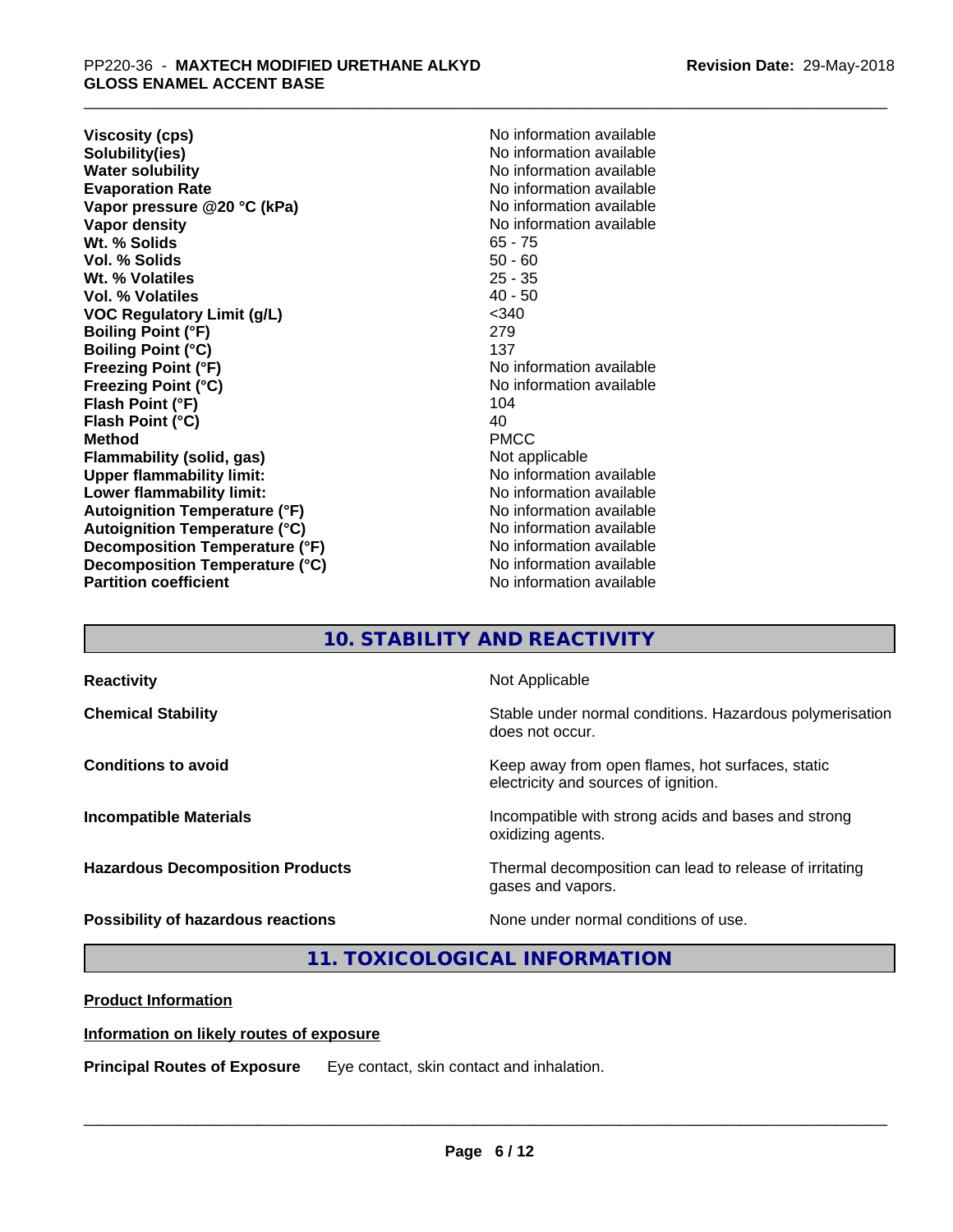## **Acute Toxicity**

| <b>Product Information</b>      | Repeated or prolonged exposure to organic solvents may lead to permanent brain<br>and nervous system damage. Intentional misuse by deliberately concentrating and<br>inhaling vapors may be harmful or fatal.                        |
|---------------------------------|--------------------------------------------------------------------------------------------------------------------------------------------------------------------------------------------------------------------------------------|
|                                 | Symptoms related to the physical, chemical and toxicological characteristics                                                                                                                                                         |
| <b>Symptoms</b>                 | No information available.                                                                                                                                                                                                            |
|                                 | Delayed and immediate effects as well as chronic effects from short and long-term exposure                                                                                                                                           |
| Eye contact                     | Contact with eyes may cause irritation.                                                                                                                                                                                              |
| <b>Skin contact</b>             | May cause skin irritation and/or dermatitis. Prolonged skin contact may defat the<br>skin and produce dermatitis.                                                                                                                    |
| Ingestion                       | Ingestion may cause irritation to mucous membranes. Small amounts of this<br>product aspirated into the respiratory system during ingestion or vomiting may<br>cause mild to severe pulmonary injury, possibly progressing to death. |
| <b>Inhalation</b>               | High vapor / aerosol concentrations are irritating to the eyes, nose, throat and<br>lungs and may cause headaches, dizziness, drowsiness, unconsciousness, and<br>other central nervous system effects.                              |
| <b>Sensitization</b>            | May cause an allergic skin reaction.                                                                                                                                                                                                 |
| <b>Neurological Effects</b>     | No information available.                                                                                                                                                                                                            |
| <b>Mutagenic Effects</b>        | No information available.                                                                                                                                                                                                            |
| <b>Reproductive Effects</b>     | No information available.                                                                                                                                                                                                            |
| <b>Developmental Effects</b>    | No information available.                                                                                                                                                                                                            |
| <b>Target organ effects</b>     | No information available.                                                                                                                                                                                                            |
| <b>STOT - repeated exposure</b> | No information available.                                                                                                                                                                                                            |
| STOT - single exposure          | No information available.                                                                                                                                                                                                            |
| Other adverse effects           | No information available.                                                                                                                                                                                                            |
| <b>Aspiration Hazard</b>        | May be harmful if swallowed and enters airways. Small amounts of this product<br>aspirated into the respiratory system during ingestion or vomiting may cause mild<br>to severe pulmonary injury, possibly progressing to death.     |

## **Numerical measures of toxicity**

**The following values are calculated based on chapter 3.1 of the GHS document**

| ATEmix (oral)                 | 171581 mg/kg |
|-------------------------------|--------------|
| <b>ATEmix (dermal)</b>        | 75252 mg/kg  |
| ATEmix (inhalation-dust/mist) | 129.4 ma/L   |

## **Component Information**

#### **Acute Toxicity**

Stoddard solvent LD50 Oral: > 5,000 mg/kg (Rat) LD50 Dermal: > 3160 mg/kg (Rabbit) LC50 Inhalation (Vapor): > 6.1 mg/L (Rat) **Kaolin** LD50 Oral: > 5000 mg/kg (Rat) Solvent naphtha, petroleum, light aromatic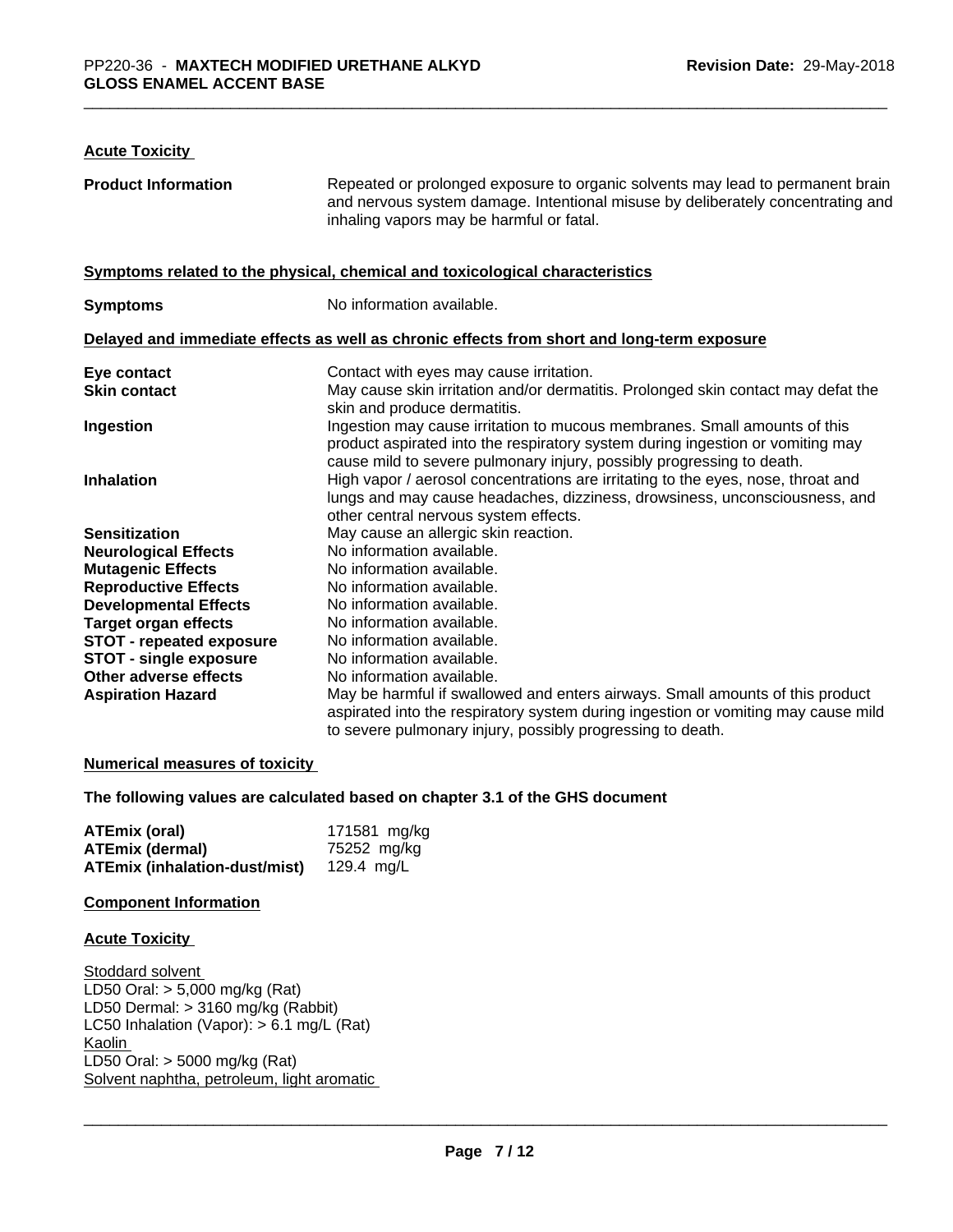## \_\_\_\_\_\_\_\_\_\_\_\_\_\_\_\_\_\_\_\_\_\_\_\_\_\_\_\_\_\_\_\_\_\_\_\_\_\_\_\_\_\_\_\_\_\_\_\_\_\_\_\_\_\_\_\_\_\_\_\_\_\_\_\_\_\_\_\_\_\_\_\_\_\_\_\_\_\_\_\_\_\_\_\_\_\_\_\_\_\_\_\_\_ PP220-36 - **MAXTECH MODIFIED URETHANE ALKYD GLOSS ENAMEL ACCENT BASE**

LD50 Oral: 8400 mg/kg (Rat) 1,2,4-Trimethylbenzene LD50 Oral: 5000 mg/kg (Rat) LC50 Inhalation (Vapor): 18000 mg/m<sup>3</sup> (Rat, 4 hr.) Ethyl benzene LD50 Oral: mg/kg (Rat) LD50 Dermal: > mg/kg (Rabbit) LC50 Inhalation (Vapor): mg/m<sup>3</sup> (Rat, 2 hr.) Methyl ethyl ketoxime LD50 Oral: 930 mg/kg (Rat) LD50 Dermal: 200 µL/kg (Rabbit) LC50 Inhalation (Vapor): > 4.8 mg/L (Rat) Titanium dioxide LD50 Oral: > 10000 mg/kg (Rat)

## **Carcinogenicity**

*The information below indicateswhether each agency has listed any ingredient as a carcinogen:.*

| <b>Chemical name</b>         | <b>IARC</b>         | <b>NTP</b> | <b>OSHA</b> |
|------------------------------|---------------------|------------|-------------|
|                              | 2B - Possible Human |            | Listed      |
| Cobalt bis(2-ethylhexanoate) | Carcinogen          |            |             |
|                              | 2B - Possible Human |            | Listed      |
| Ethyl benzene                | Carcinogen          |            |             |
|                              | 2B - Possible Human |            | Listed      |
| Titanium dioxide             | Carcinogen          |            |             |

• Although IARC has classified titanium dioxide as possibly carcinogenic to humans (2B), their summary concludes: "No significant exposure to titanium dioxide is thought to occur during the use of products in which titanium dioxide is bound to other materials, such as paint."

• Cobalt and cobalt compounds are listed as possible human carcinogens by IARC (2B). However, there is inadequate evidence of the carcinogenicity of cobalt and cobalt compounds in humans.

#### **Legend**

IARC - International Agency for Research on Cancer NTP - National Toxicity Program OSHA - Occupational Safety & Health Administration

## **12. ECOLOGICAL INFORMATION**

## **Ecotoxicity Effects**

The environmental impact of this product has not been fully investigated.

#### **Product Information**

#### **Acute Toxicity to Fish**

No information available

#### **Acute Toxicity to Aquatic Invertebrates**

No information available

#### **Acute Toxicity to Aquatic Plants**

No information available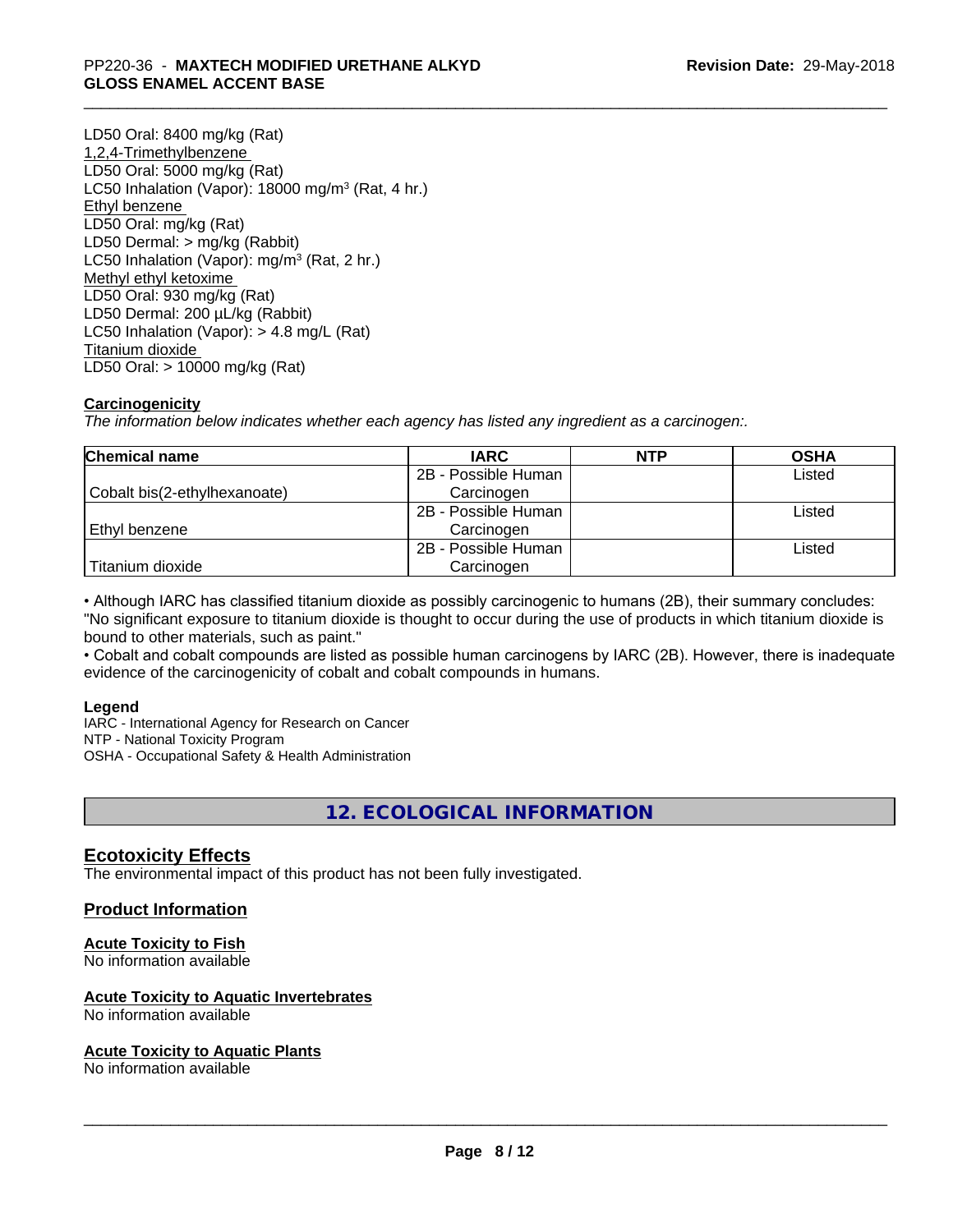#### **Persistence / Degradability**

No information available.

## **Bioaccumulation**

No information available.

## **Mobility in Environmental Media**

No information available.

**Ozone** No information available

## **Component Information**

#### **Acute Toxicity to Fish**

Ethyl benzene LC50: 12.1 mg/L (Fathead Minnow - 96 hr.) Methyl ethyl ketoxime LC50: 48 mg/L (Bluegill sunfish - 96 hr.) Titanium dioxide  $LC50:$  > 1000 mg/L (Fathead Minnow - 96 hr.)

## **Acute Toxicity to Aquatic Invertebrates**

Ethyl benzene EC50: 1.8 mg/L (Daphnia magna - 48 hr.) Methyl ethyl ketoxime EC50: 750 mg/L (Daphnia magna - 48 hr.)

## **Acute Toxicity to Aquatic Plants**

```
Ethyl benzene 
EC50: 4.6 mg/L (Green algae (Scenedesmus subspicatus), 72 hrs.)
```

|                                | 13. DISPOSAL CONSIDERATIONS                                                                                                                                                                                               |
|--------------------------------|---------------------------------------------------------------------------------------------------------------------------------------------------------------------------------------------------------------------------|
| <b>Waste Disposal Method</b>   | Dispose of in accordance with federal, state, and local regulations. Local<br>requirements may vary, consult your sanitation department or state-designated<br>environmental protection agency for more disposal options. |
| <b>Empty Container Warning</b> | Emptied containers may retain product residue. Follow label warnings even after<br>container is emptied. Residual vapors may explode on ignition.                                                                         |
|                                | 14. TRANSPORT INFORMATION                                                                                                                                                                                                 |

#### **DOT**

**Proper Shipping Name** PAINT **Hazard class** 3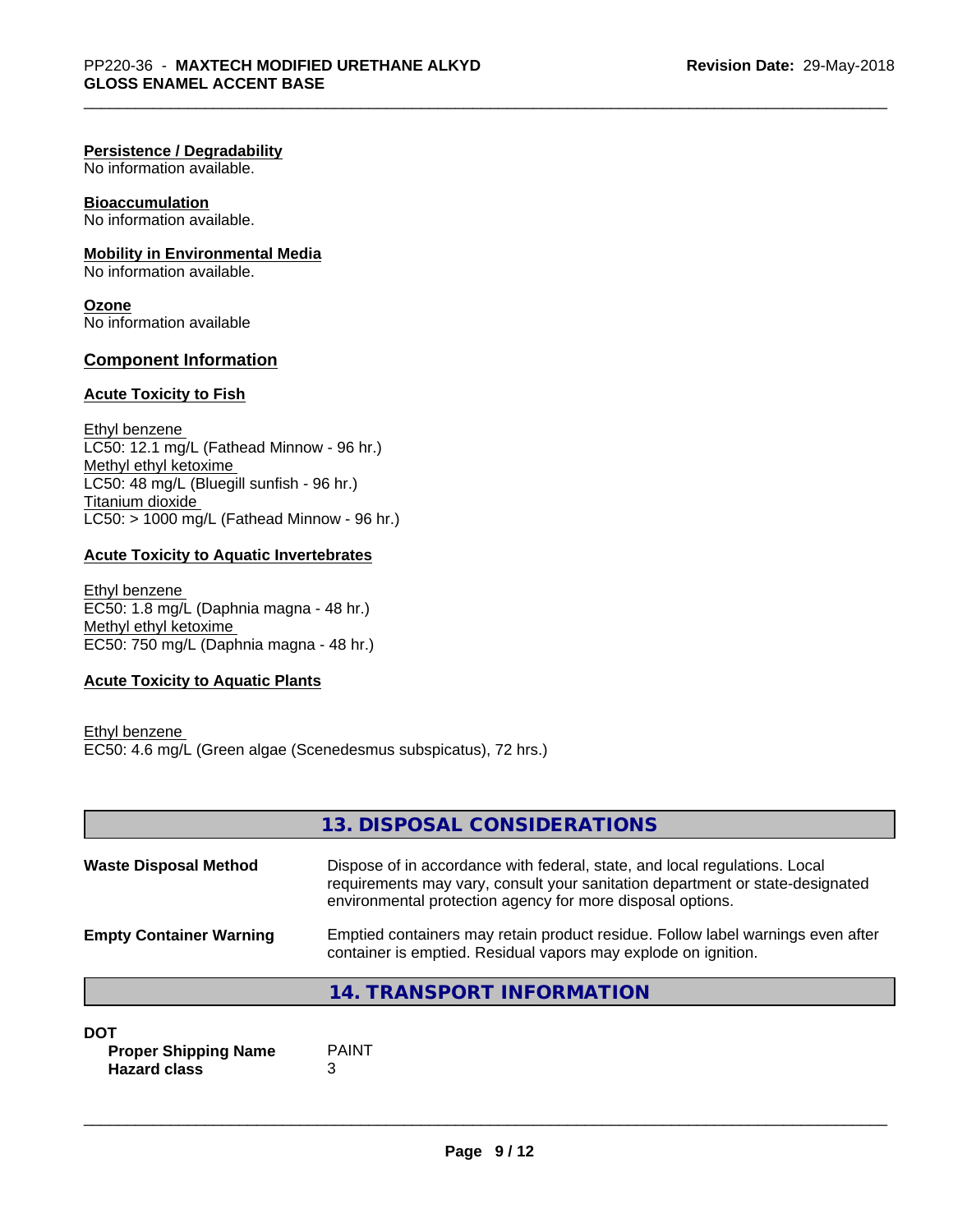| UN-No.               | UN1263                                                     |
|----------------------|------------------------------------------------------------|
| <b>Packing Group</b> | Ш                                                          |
| <b>Description</b>   | UN1263, PAINT, 3, III, Marine Pollutant (Stoddard solvent) |

In the US this material may be reclassified as a Combustible Liquid and is not regulated in containers of less than 119 gallons (450 liters) via surface transportation (refer to 49CFR173.120(b)(2) for further information).

| <b>ICAO/IATA</b> | Contact the preparer for further information. |
|------------------|-----------------------------------------------|
|                  |                                               |

**IMDG / IMO** Contact the preparer for further information.

## **15. REGULATORY INFORMATION**

## **International Inventories**

| <b>TSCA: United States</b> | Yes - All components are listed or exempt. |
|----------------------------|--------------------------------------------|
| <b>DSL: Canada</b>         | Yes - All components are listed or exempt. |

## **Federal Regulations**

#### **SARA 311/312 hazardous categorization**

| Acute health hazard               | Yes |  |
|-----------------------------------|-----|--|
| Chronic Health Hazard             | Yes |  |
| Fire hazard                       | Yes |  |
| Sudden release of pressure hazard | Nο  |  |
| Reactive Hazard                   | N٥  |  |

#### **SARA 313**

Section 313 of Title III of the Superfund Amendments and Reauthorization Act of 1986 (SARA). This product contains a chemical or chemicals which are subject to the reporting requirements of the Act and Title 40 of the Code of Federal Regulations, Part 372:

| Chemical name          | <b>CAS No.</b> | Weight-% | <b>CERCLA/SARA 313</b><br>(de minimis concentration) |
|------------------------|----------------|----------|------------------------------------------------------|
| 1,2,4-Trimethylbenzene | 95-63-6        | ∼        |                                                      |
| Ethyl benzene          | 100-41-4       | 0.5      |                                                      |

#### **Clean Air Act,Section 112 Hazardous Air Pollutants (HAPs) (see 40 CFR 61)** This product contains the following HAPs:

| Chemical name | <b>CAS No.</b> | Weight-% | <b>Hazardous Air Pollutant</b> |
|---------------|----------------|----------|--------------------------------|
| Ethyl benzene | 100-41-4       | 0.5      | <u>(HAP)</u><br>Listed         |

# **US State Regulations**

## **California Proposition 65**

**A** WARNING: Cancer and Reproductive Harm– www.P65warnings.ca.gov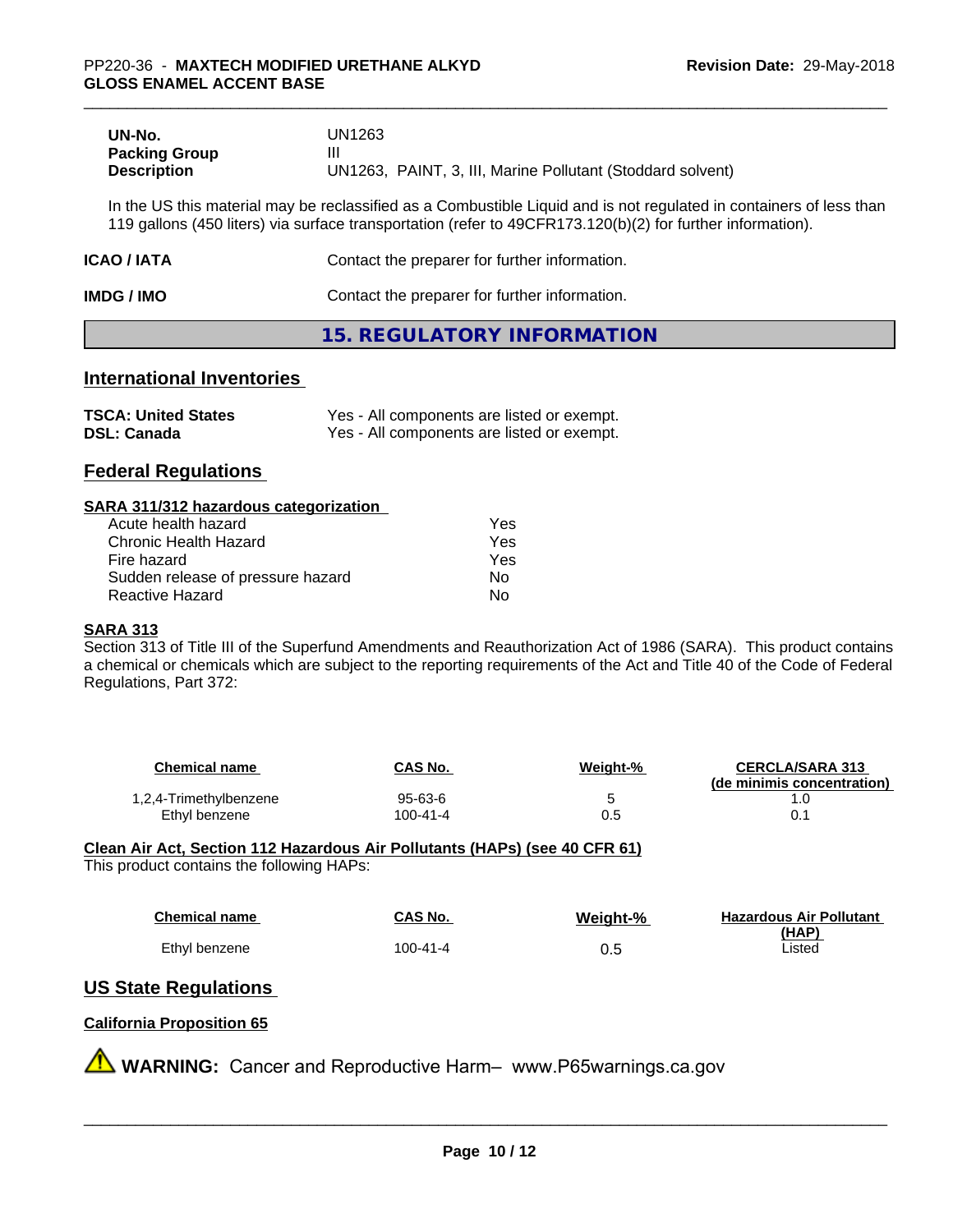#### **State Right-to-Know**

| <b>Chemical name</b>   | <b>Massachusetts</b> | <b>New Jersey</b> | Pennsylvania |
|------------------------|----------------------|-------------------|--------------|
| Stoddard solvent       |                      |                   |              |
| Limestone              |                      |                   |              |
| Kaolin                 |                      |                   |              |
| 1,2,4-Trimethylbenzene |                      |                   |              |

#### **Legend**

X - Listed

## **16. OTHER INFORMATION**

| HMIS | Health: 1* | <b>Flammability: 2</b> | <b>Reactivity: 0 PPE: -</b> |  |
|------|------------|------------------------|-----------------------------|--|
|      |            |                        |                             |  |

## **HMIS Legend**

- 0 Minimal Hazard
- 1 Slight Hazard
- 2 Moderate Hazard
- 3 Serious Hazard
- 4 Severe Hazard
- \* Chronic Hazard
- X Consult your supervisor or S.O.P. for "Special" handling instructions.

*Note: The PPE rating has intentionally been left blank. Choose appropriate PPE that will protect employees from the hazards the material will present under the actual normal conditions of use.*

*Caution: HMISÒ ratings are based on a 0-4 rating scale, with 0 representing minimal hazards or risks, and 4 representing significant hazards or risks. Although HMISÒ ratings are not required on MSDSs under 29 CFR 1910.1200, the preparer, has chosen to provide them. HMISÒ ratings are to be used only in conjunction with a fully implemented HMISÒ program by workers who have received appropriate HMISÒ training. HMISÒ is a registered trade and service mark of the NPCA. HMISÒ materials may be purchased exclusively from J. J. Keller (800) 327-6868.*

 **WARNING!** If you scrape, sand, or remove old paint, you may release lead dust. LEAD IS TOXIC. EXPOSURE TO LEAD DUST CAN CAUSE SERIOUS ILLNESS, SUCH AS BRAIN DAMAGE, ESPECIALLY IN CHILDREN. PREGNANT WOMEN SHOULD ALSO AVOID EXPOSURE. Wear a NIOSH approved respirator to control lead exposure. Clean up carefully with a HEPA vacuum and a wet mop. Before you start, find out how to protect yourself and your family by contacting the National Lead Information Hotline at 1-800-424-LEAD or log on to www.epa.gov/lead.

| <b>Prepared By</b>      | <b>Product Stewardship Department</b><br>Benjamin Moore & Co.<br>101 Paragon Drive<br>Montvale, NJ 07645<br>800-225-5554 |
|-------------------------|--------------------------------------------------------------------------------------------------------------------------|
| <b>Revision Date:</b>   | 29-May-2018                                                                                                              |
| <b>Revision Summary</b> | Not available                                                                                                            |

#### Disclaimer

The information contained herein is presented in good faith and believed to be accurate as of the effective date shown above. This information is furnished without warranty of any kind. Employers should use this information only as a